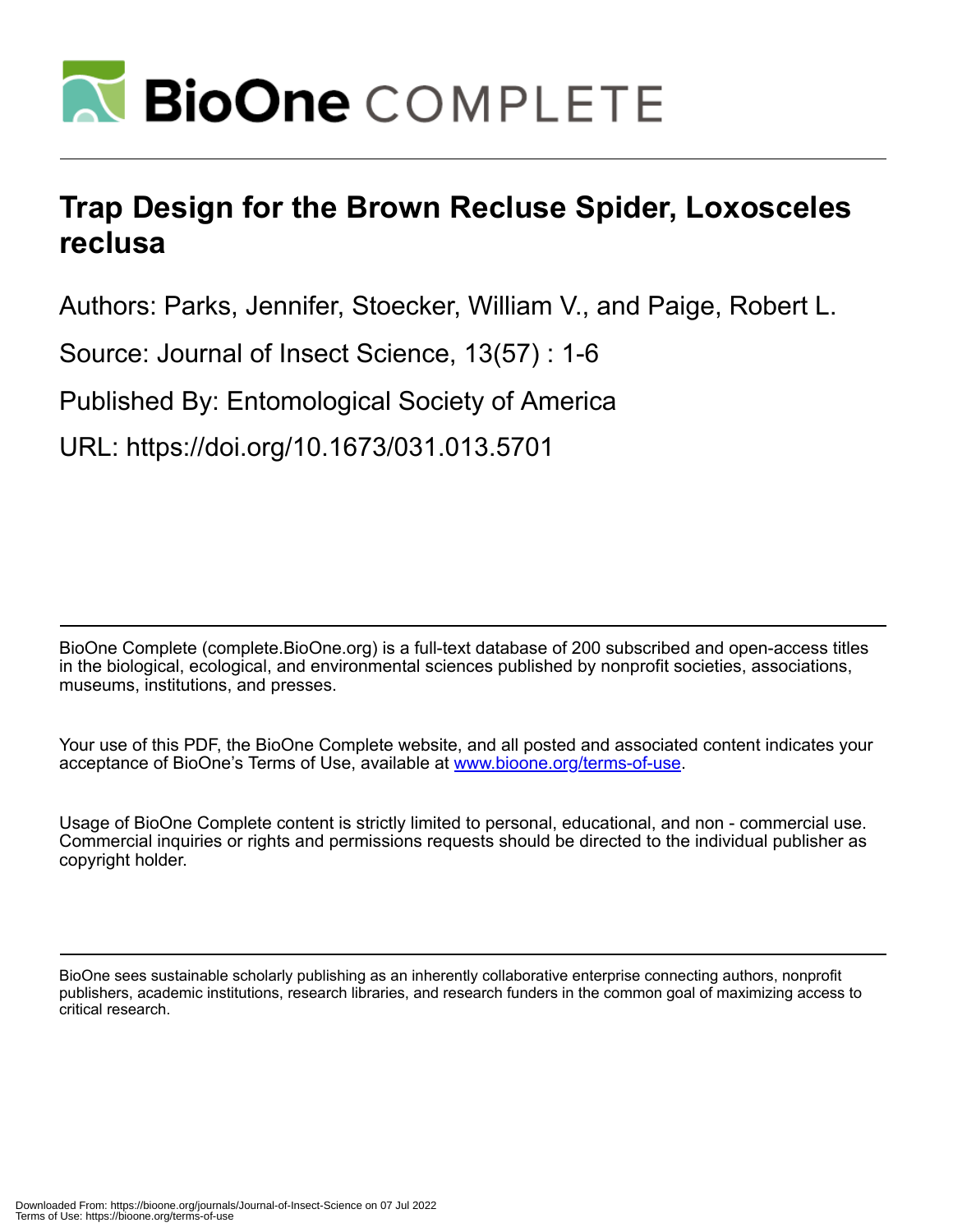

## **Trap design for the brown recluse spider,** *Loxosceles reclusa*

Jennifer Parks <sup>la\*</sup>, William V. Stoecker<sup>2b</sup>, Robert L. Paige<sup>3c</sup>

1 SpiderTek, LLC, 10101 Stoltz Dr. Rolla, Missouri

<sup>2</sup>Department of Dermatology, University of Missouri Health Science Center, Columbia, MO<br><sup>3</sup>Department of Mathematics and Statistics, Missouri University of Science and Technology <sup>3</sup>Department of Mathematics and Statistics, Missouri University of Science and Technology

**Abstract**

While there are limited options for chemical-free Arachnid pest control, glue-traps are one suitable alternative to pesticides. The effectiveness of several three-dimensional glue-trap shapes for trapping the brown recluse spider*, Loxosceles reclusa* Gertsch and Mulaik (Araneae: Sicariidae), was investigated using four novel glue-trap shape designs, which were compared to an existing design currently on the market. These four novel and one standard shape designs were tested using pairwise comparisons. The most preferred trap design was a flat glue-trap with no covering. Although this type of trap was most efficient for capturing *L. reclusa*, it can pose risks in homes with children and pets for obvious reasons. Among the traps with coverings, the vertical strut trap was most preferred by the spiders, and should perhaps be the trap of choice for homeowners with children and pets.

**Keywords:** arachnid, glue-trap Correspondence: a loxspiders@hotmail.com, b wys@mst.edu, c paigero@mst.edu, \*Corresponding author. **Received:** 10 October 2011 **Accepted:** 14 March 2013 **Copyright :** This is an open access paper. We use the Creative Commons Attribution 3.0 license that permits unrestricted use, provided that the paper is properly attributed. **ISSN:** 1536-2442 | Vol. 13, Number 57

#### **Cite this paper as:**  Parks J, Stoecker WV, Paige RL. 2013. Trap design for the brown recluse spider, *Loxosceles reclusa. Journal of Insect Science* 13:57. Available online: http://www.insectscience.org/13.57

Journal of Insect Science | http://www.insectscience.org 1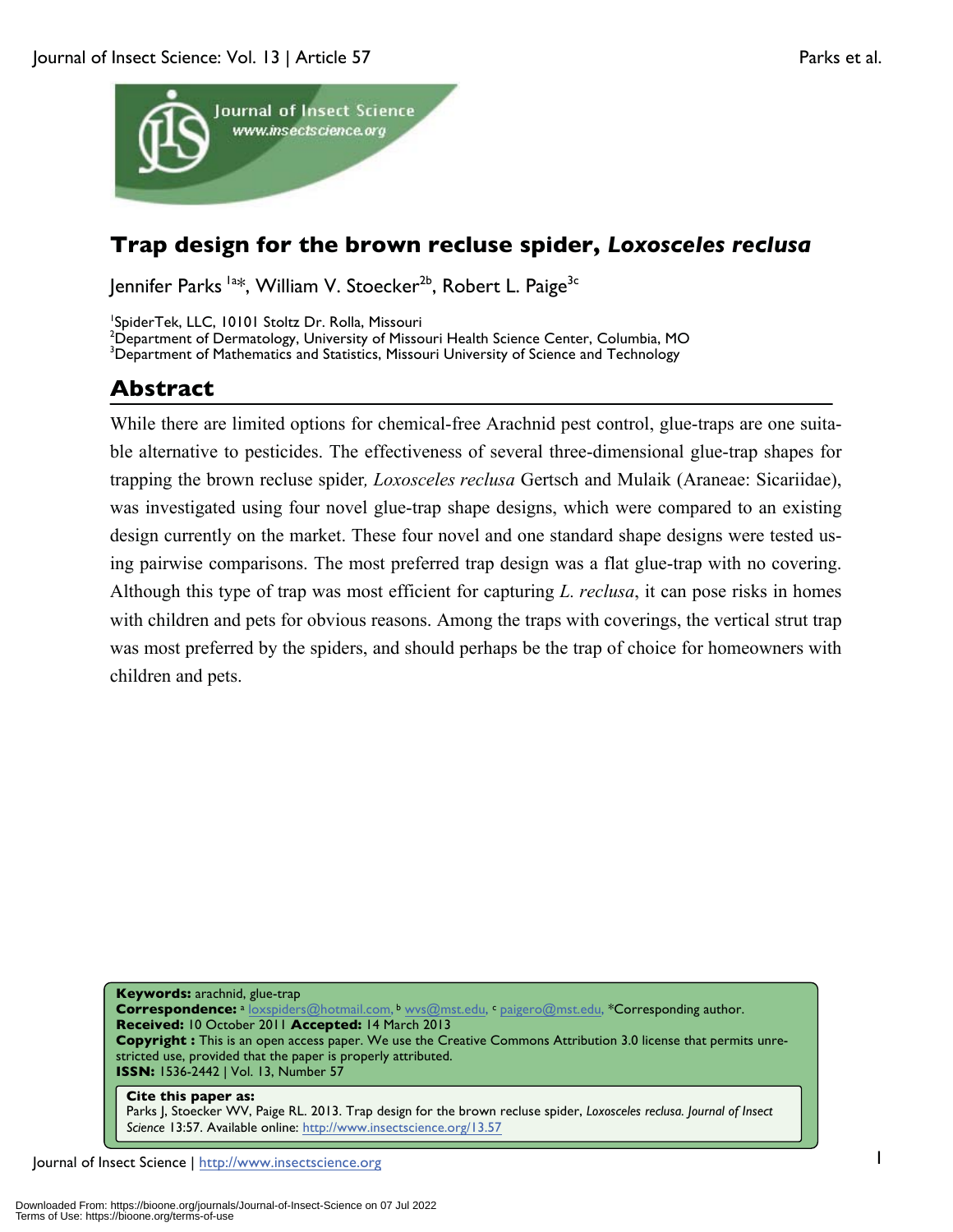#### **Introduction**

The brown recluse spider, *Loxosceles reclusa*  Gertsch and Mulaik (Araneae: Sicariidae), is a common household pest in the Midwestern United States. Many homeowners, however, are deterred from using chemical pesticides due to possible health risks and environmental side effects. A viable non-chemical alternative is a glue-trap. Glue-traps have been sold commercially for capture of not only arachnids but also flying insects, rodents, and reptiles. Glue-traps have also been used for estimating the population of beetle infestations (e.g., Hagstrum et al. 1994). In addition, glue-traps have been used to estimate brown recluse populations inside residential housing (Vetter et al. 2002). A search of the existing literature reveals no studies that compare spider trap designs, even though spider populations have been successfully estimated with glue-traps (Sandidge et al. 2005).

Although a few different-sized traps are currently on the market, the basic form is a boxlike or rectangular shape. Few commercial traps are not shaped with right angles, like a box. They do not employ angles less than 90 degrees, even though at least one *Loxosceles* species prefers refuges that offer acute angles (Stropa 2010). In our study, a total of four novel trap shape designs and one popular glue trap already on the market were tested to determine if one (or more) of the new designs were more likely to catch brown recluse spiders than the existing design.

*L. reclusa* prefer dark, undisturbed places, although they do wander in search of mates and prey items (personal observation). Although reclusive and shy, *L. reclusa* have shown a preference for certain surfaces, such as cardboard, newspaper, and lumber (personal

observation), and other *Loxosceles* species have shown similar preferences (Fischer et al. 2005). Of these choices, cardboard is the most practical and most inexpensive choice for trap construction. It was hypothesized that glue traps employing cardboard would be suitable for attracting and trapping these spiders. The motivation of this study was to determine the optimal three-dimensional shape(s) of cardboard traps for catching brown recluse spiders.

#### **Materials and Methods**

All *L. reclusa* used in this study were caught in central or south-central Missouri, USA. While in the laboratory, they were fed a diet consisting of domestic house crickets (*Achetus domesticus*) and various species of shorthorned grasshoppers. A mixture of adult and juveniles spiders were used. Glue-trap designs were made using modified Catchmaster gluetraps (www.catchmaster.com) cut into  $6.67 \times$ 13.49 cm rectangles and laser-produced cardboard cutouts from The Center for Rapid Product Realization at Western Carolina University. The experimental roofed traps used 0.03 in. non-corrugated chipboard pad cardboard (Uline, www.uline.com) laser cut to the specifications shown in Figures 1–4. There were a total of five trap designs: flat  $(6.67 \times$ 13.49 cm rectangle with no cardboard attached), X-shaped struts, vertical struts, horizontal bar with vertical struts, and regular Catchmaster traps, which were used as the control (Figures 1–6). The base of the trap was the same  $(6.67 \times 13.49 \text{ cm} \text{ rectangle})$  in each of the five designs.

For a paired comparison of traps, two spiders of the same gender and/or age group (males with males, females with females, juveniles with juveniles) were placed into a plastic bin measuring  $30.48 \times 45.72 \times 30.48$  cm and left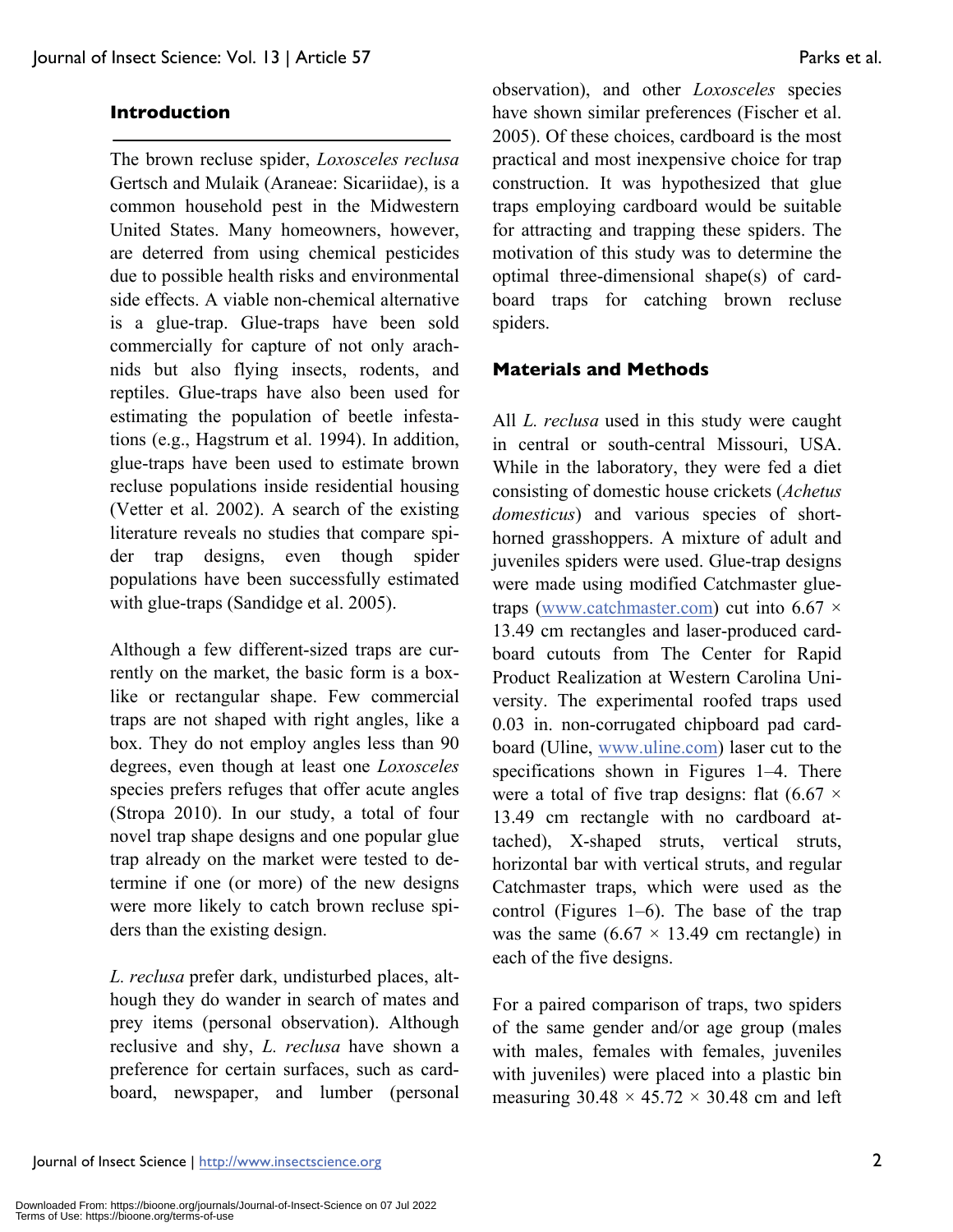| Table I. Estimated preference probabilities obtained from the<br>fitted model. |                                             |      |  |
|--------------------------------------------------------------------------------|---------------------------------------------|------|--|
|                                                                                | Preferred trap design Design preferred over |      |  |
| X                                                                              | Vertical                                    | 0.43 |  |
|                                                                                | Horizontal                                  | 0.45 |  |
|                                                                                | Flat                                        | 0.25 |  |
|                                                                                | Control                                     | 0.5  |  |
| Vertical                                                                       | Horizontal                                  | 0.53 |  |
|                                                                                | Flat                                        | 0.31 |  |
|                                                                                | Control                                     | 0.58 |  |
| Horizontal                                                                     | Flat                                        | 0.29 |  |
|                                                                                | Control                                     | 0.55 |  |
| Flat                                                                           | Control                                     | 0.75 |  |

**Table 2.** Number of trials and ties.

| <b>Comparison</b>       | <b>Number of Trials Number of Ties</b> |    |  |
|-------------------------|----------------------------------------|----|--|
| X vs. Vertical          | 55                                     | 23 |  |
| X vs. Horizontal        | 58                                     | 23 |  |
| X vs. Flat              | 63                                     | 16 |  |
| X vs. Control           | 50                                     | 13 |  |
| Vertical vs. Horizontal | 51                                     | 12 |  |
| Vertical vs. Flat       | 50                                     | 13 |  |
| Vertical vs. Control    | 50                                     | Q  |  |
| Horizontal vs. Flat     | 55                                     | Q  |  |
| Horizontal vs. Control  | 50                                     | 3  |  |
| Flat vs. Control        | 50                                     | 14 |  |

to acclimate for approximately 12 hours. At that point, two traps of different designs were placed in the bin, one on either end, about 2.54 cm from the wall. Spiders were left for another 12 hours, and at the conclusion of that period, it was noted in which trap, if any, the spiders were caught. Each trap pairing was tested at least 50 times. Only spiders that did not choose a trap during their first experiment were used again. The experimental comparisons were performed in a laboratory setting to cut down on external stimuli that may influence trap choice, such as odors, air currents, temperature, etc.

#### **Statistical analysis**

A Bradley-Terry model was fitted for paired comparisons in SAS© 9.2 (www.sas.com) with PROC LOGISTIC and PROC GENMOD, where ties (spider prefers neither trap) are removed. The Deviance and Pearson Goodness-of-Fit Statistics in PROC LOGISTIC yield *p*-values of 0.09 and 0.10 respectively, the Hosmer-Lemeshow *p*-value is 0.21, and the Lagrange Multiplier Statistic for non-intercept in PROC GENMOD yields a *p*-value of 0.03, which suggests that there may be a problem with the fit of the Bradley-Terry model.

#### **Results and Discussion**

The estimated preference probabilities obtained from the fitted model are listed in Table 1. The probabilities suggest the following ordering of the five traps for catching *L. reclusa* (least preferable to most preferable): Control  $\langle X \rangle$  trap  $\langle Y \rangle$  horizontal bar trap  $\langle Y \rangle$  vertical strut trap < flat trap.

In addition to the possible problem with the model mentioned above, there was a fairly high percentage of ties in the data set (Table 2). As a result, an extended Bradley-Terry analysis that adjusted for ties was implemented in SAS. Here, a tie was interpreted to mean that each trap receives one half of a choice. For example, assume that 50 trials were performed for a pair of traps, and the first trap was chosen 23 times, the second trap was chosen 22 times, and neither trap was chosen 5 times. In the adjustment for ties, pseudo-data were generated, where the first and second traps were chosen 25.5 and 24.5 times, respectively. Turner and Firth (2012) find that this simple and intuitive approach to handling ties works well in practice and generally yields results very similar to those obtained from much more sophisticated analyses, which have the disadvantage of being much harder to implement and interpret.

A Bradley-Terry model for paired comparisons was fit with the pseudo-data values in SAS. The Deviance and Pearson Goodnessof-Fit Statistics in PROC LOGISTIC yielded *p*-values of 0.17 and 0.18 respectively, the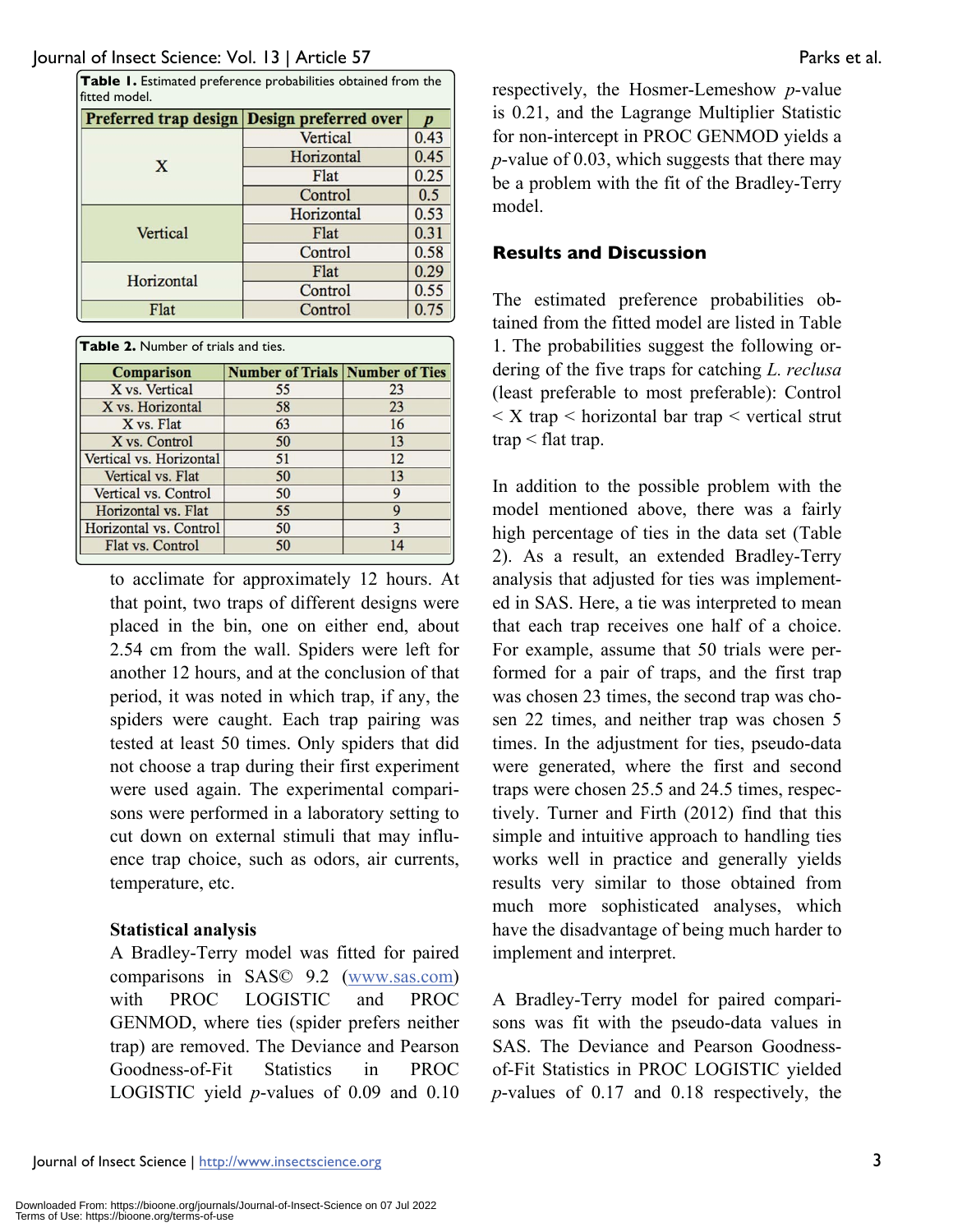| Table 3. Estimated preference probabilities obtained from the<br>adjusted analysis. |                                             |                |  |  |
|-------------------------------------------------------------------------------------|---------------------------------------------|----------------|--|--|
|                                                                                     | Preferred trap design Design preferred over |                |  |  |
| X                                                                                   | Vertical                                    | 0.45           |  |  |
|                                                                                     | Horizontal                                  | 0.47           |  |  |
|                                                                                     | Flat                                        | 0.32           |  |  |
|                                                                                     | Control                                     | 0.51           |  |  |
| Vertical                                                                            | Horizontal                                  | 0.52           |  |  |
|                                                                                     | Flat                                        | 0.36           |  |  |
|                                                                                     | Control                                     | 0.56           |  |  |
| Horizontal                                                                          | Flat                                        | 0.34           |  |  |
|                                                                                     | Control                                     | 0.54           |  |  |
| Flat                                                                                | Control                                     | 6 <sup>0</sup> |  |  |

| <b>Trap Pairings</b>    | X   |     | <b>Vertical Horizontal Flat Control</b> |     |     |
|-------------------------|-----|-----|-----------------------------------------|-----|-----|
| X vs. Vertical          | 22% | 36% |                                         |     |     |
| X vs. Horizontal        | 24% |     | 32%                                     |     |     |
| X vs. Flat              | 16% |     |                                         | 56% |     |
| X vs. Control           | 46% |     |                                         |     | 28% |
| Vertical vs. Horizontal |     | 36% | 40%                                     |     |     |
| Vertical vs. Flat       |     | 30% |                                         | 44% |     |
| Vertical vs. Control    |     | 44% |                                         |     | 38% |
| Horizontal vs. Flat     |     |     | 14%                                     | 72% |     |
| Horizontal vs. Control  |     |     | 54%                                     |     | 40% |
| Flat vs. Control        |     |     |                                         | 46% | 26% |

Hosmer-Lemeshow *p*-value was 0.35, and the Lagrange Multiplier Statistic for non-intercept in PROC GENMOD yielded a *p*-value of 0.06. Obtaining insignificant *p*-values for each of the four goodness-of-fit procedures suggests that the extended Bradley-Terry model fits the data well.

The estimated preference probabilities obtained from the adjusted analysis are listed in Table 3. The probabilities yielded the following ordering of the five traps for catching *L. reclusa* (least preferable to most preferable): Control  $\leq X$  trap  $\leq$  horizontal bar trap  $\leq$  vertical strut trap < flat trap.

In summary, analyses that exclude ties and analyses that included ties agreed on the same ordering of the traps.

The flat trap was chosen more than the other traps in the pairwise comparisons (Table 4). However, the flat trap was the least userfriendly trap of those tested, since there was no barrier to prevent accidental glue contact from non-arthropod victims such as children, pets, etc. The other traps had some type of cardboard "roof" over the glue part, serving as a physical deterrent for unwary or inquisitive animals and/or children. The standard, unmodified control trap design performed poorly against all of the modified designs, even though it had a much larger glue perimeter (55.88 cm) and glue surface area. Exposed glue perimeters for the X, all vertical, vertical with horizontal bar, and flat traps were 18.42, 17.78, 19.69, and 36.83 cm, respectively. Perimeter comparisons can yield only a partial explanation for the differences in trap selection, because the flat trap had 53% more exposed perimeter than the other modified traps, yet it was chosen 14% more often than the horizontal bar trap design. It also outperformed the control trap, which had 66% more exposed perimeter than the flat trap. Also, the cardboard backs and struts on the other 3 modified traps may have facilitated spider escape, as there was no glue on those areas. The experimental roofed traps were constructed of chipboard cardboard, a different material than the commercial roofed traps, so the different results obtained with the experimental traps vs. the commercial traps cannot be ascribed solely to different design shapes. It is possible that external stimuli detectable by the spiders may have affected results. A lid over the experimental chamber could reduce possible external environmental stimuli, such as air currents, temperature and humidity fluctuations, light intensity, etc. Additional study with more trap designs may allow further optimization of the brown recluse trap design.

### **References**

Fischer MA, Vasconcellos-Neto J. 2005. Microhabitats Occupied by *Loxosceles intermedia* and *Loxosceles laeta* (Araneae: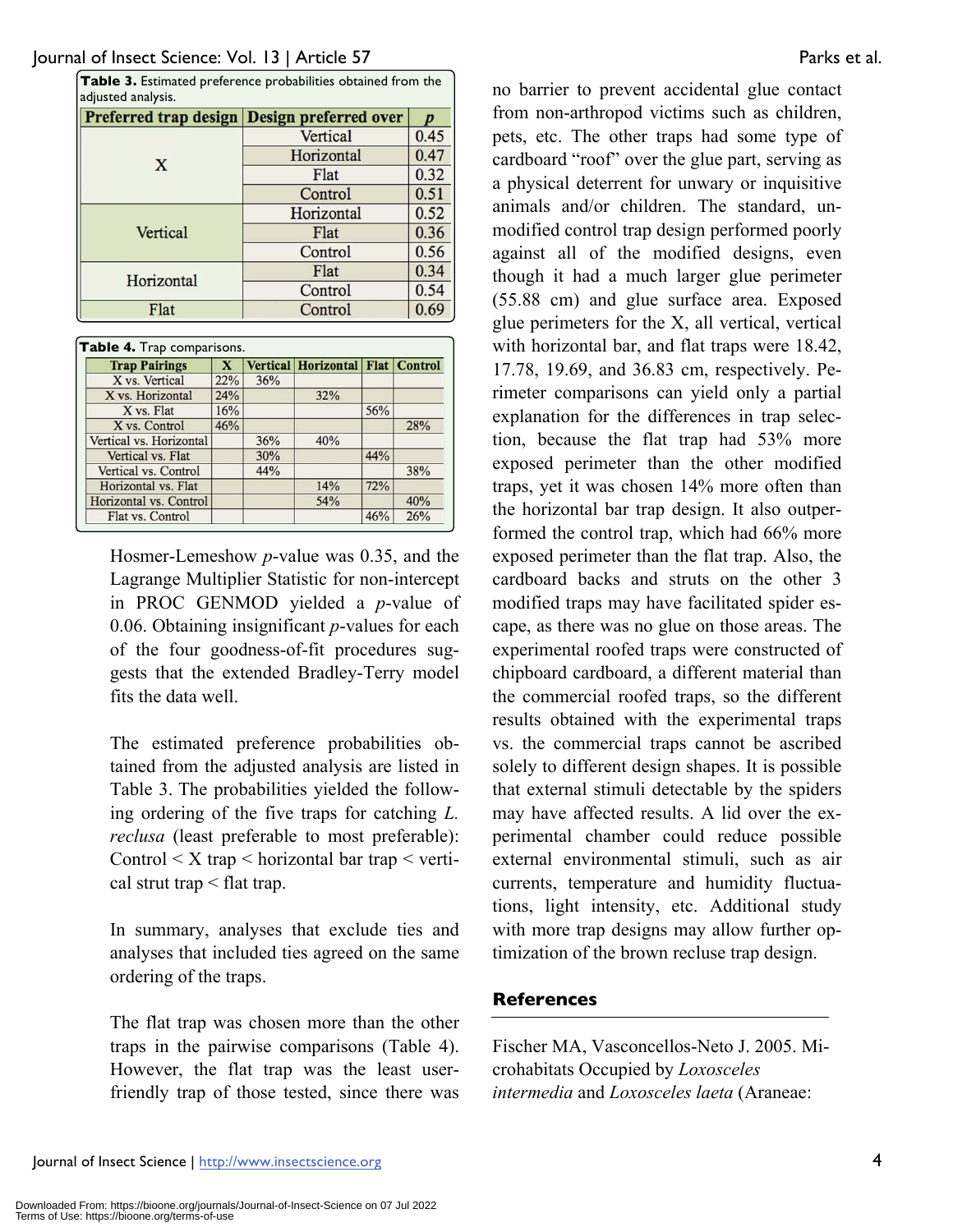#### Journal of Insect Science: Vol. 13 | Article 57 Parks et al.

Sicariidae) in Curitiba, Paraná, Brazil. *Journal of Medical Entomology* 42(5): 756–765.

Hagstrum DW, Dowdy AK, Lippert GE. 1994. Early detection of insects in stored wheat using sticky traps in bin headspace and prediction of infestation level. *Environmental Entomology* 23: 1241–1244.

Sandidge JS, Hopwood JL. 2005. Brown recluse spiders: A review of biology, life history and pest management. *Transactions of the Kansas Academy of Science* 108(3): 99–108.

Stropa AA. 2010. Effect of architectural angularity on refugia selection by the brown spider, *Loxosceles gaucho. Medical and Veterinary Entomology* 24: 273–277.

Turner H, Firth D. 2012. Bradley-Terry Models in R: The BradleyTerry2 Package. *Journal of Statistical Software* 48(9): 1–21.

Vetter RS, Barger DK. 2002. An Infestation of 2,055 Brown Recluse Spiders (Araneae: Sicariidae) and No Envenomations in a Kansas Home: Implications for Bite Diagnoses in Nonendemic Areas. *Journal of Medical Entomology* 39(6): 948–951.